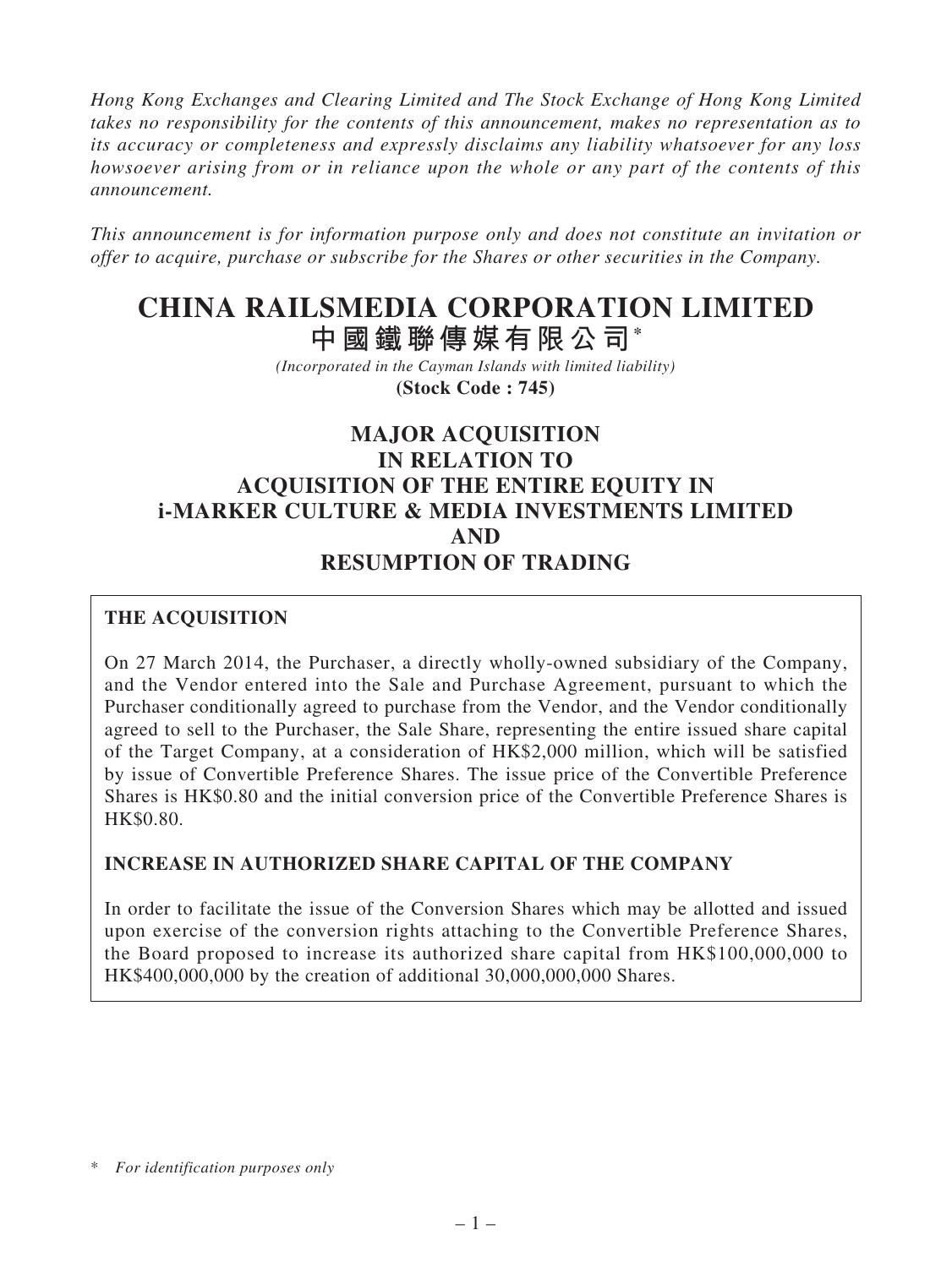## **IMPLICATIONS OF THE ACQUISITION UNDER THE LISTING RULES**

As one or more of the applicable percentage ratios under Rule 14.07 of the Listing Rules in respect of the Acquisition exceeds 25% but below 100%, the Acquisition constitutes a major transaction of the Company under Chapter 14 of the Listing Rules, and is therefore subject to the reporting, announcement and Shareholders' approval requirements.

A circular containing, among other matters, further details of the Acquisition and all matters contemplated thereunder and the notice of the EGM are expected to be despatched to the Shareholders on or before 30 April 2014.

## **RESUMPTION OF TRADING IN THE SHARES**

At the request of the Company, trading in the Shares on the Stock Exchange has been halted with effect from 1:00 p.m. on Monday, 24 March 2014 pending the publication of inside information of the Company under Part XIVA of the SFO. Application has been made by the Company for the resumption of trading in the Shares on the Stock Exchange with effect from 9:00 a.m. on 8 April 2014.

**As Completion is subject to the fulfilment of certain conditions precedent, the issue of this announcement should not be regarded in any way as implying that the Acquisition will be completed. Therefore, the Shareholders and investors in general should exercise caution when dealing in the Shares.**

## **THE ACQUISITION**

On 27 March 2014 (after trading hours of the Stock Exchange), the Purchaser, a directly wholly-owned subsidiary of the Company, and the Vendor entered into the Sale and Purchase Agreement, pursuant to which the Purchaser conditionally agreed to purchase from the Vendor, and the Vendor conditionally agreed to sell to the Purchaser, the Sale Share, representing the entire issued share capital of the Target Company, at a consideration of HK\$2,000 million, which will be satisfied by issue of Convertible Preference Shares.

## **The Sale and Purchase Agreement**

*Date*

27 March 2014

## *Parties*

- 1. Purchaser: FingerAd Media Company Limited, a wholly-owned subsidiary of the Company 2. Vendor: i-Marker Global Corporation
- 3. the Company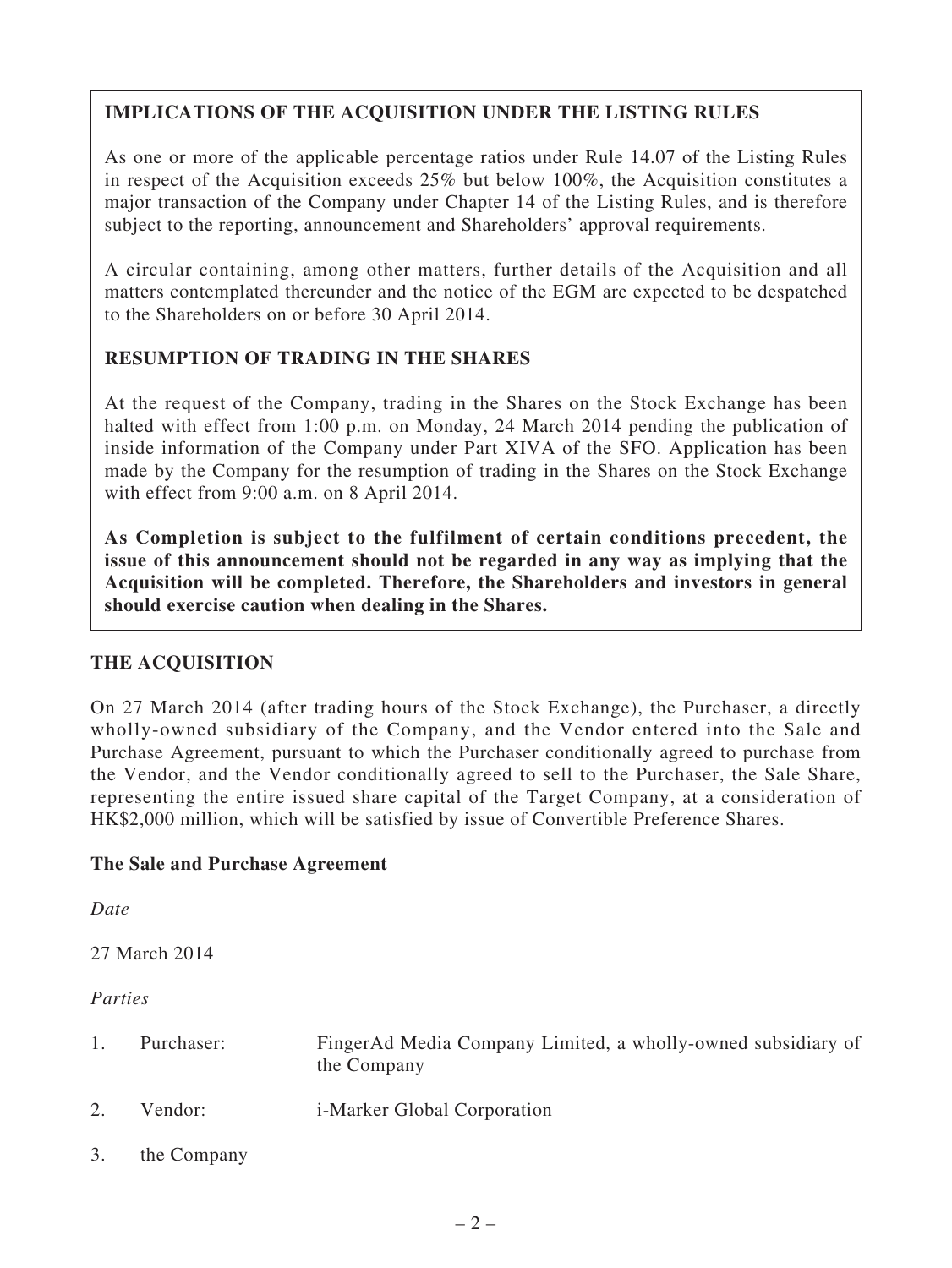To the best knowledge, information and belief of the Directors having made all reasonable enquiry and so far as the Directors are aware, the Vendor is an Independent Third Party.

#### *Assets acquired*

The Sale Share represents the entire issued share capital of the Target Company.

The Target Group engages principally in the business segment of film and media related business.

#### *Consideration*

The consideration for the sale and purchase of the Sale Share is HK\$2,000 million. The Consideration will be satisfied by the Company by the issue of Convertible Preference Shares to the Vendor on Completion. The Convertible Preference Shares will be escrowed by the Company and subject to adjustment mechanism as described in the Profit Guarantee section below.

The Consideration was arrived at after arm's length negotiations between the Purchaser and the Vendor, with reference to:

- (i) the Guaranteed Profits of the audited consolidated net profit after taxation of the Target Group of HK\$400 million for each of the two forth-coming 12 calendar months periods after Completion provided by the Vendor;
- (ii) the average price-to-earnings ratio of approximately 60 times (ranging from 17 times to 107 times) of 5 films or movies related companies which are selected based on the following criteria: (a) in the media and movies industry in the PRC; (b) currently listed on the Stock Exchange; and (c) profit making with price-to-earnings ratio available. The Board understands that there is no directly comparable company listed on the Stock Exchange, however, as the implied price-to-earnings ratio of 5 times of the Acquisition is far below the average of 60 times or the lowest of 17 times above, the Board considers that sufficient discount have been given for the benefits of the Company and the Shareholders as a whole considering the substantial amount of the Guaranteed Profits provided by the Vendor together with the escrow arrangement in respect of the Convertible Preference Shares;
- (iii) the payment schedule of the Consideration in which the Convertible Preference Shares will be escrowed by the Company and shall only be released if the Guaranteed Profits are achieved;
- (iv) the Consideration is settled by the issuance of Convertible Preference Shares. As such, the Company will bear no repayment obligation as compared to other convertible instruments nor any interest obligations; and
- (v) the reasons and benefits for the Acquisition as described below.

The Directors consider the Consideration is fair and reasonable, and the terms of settlement of the Consideration are in the interests of the Company and the Shareholders as a whole.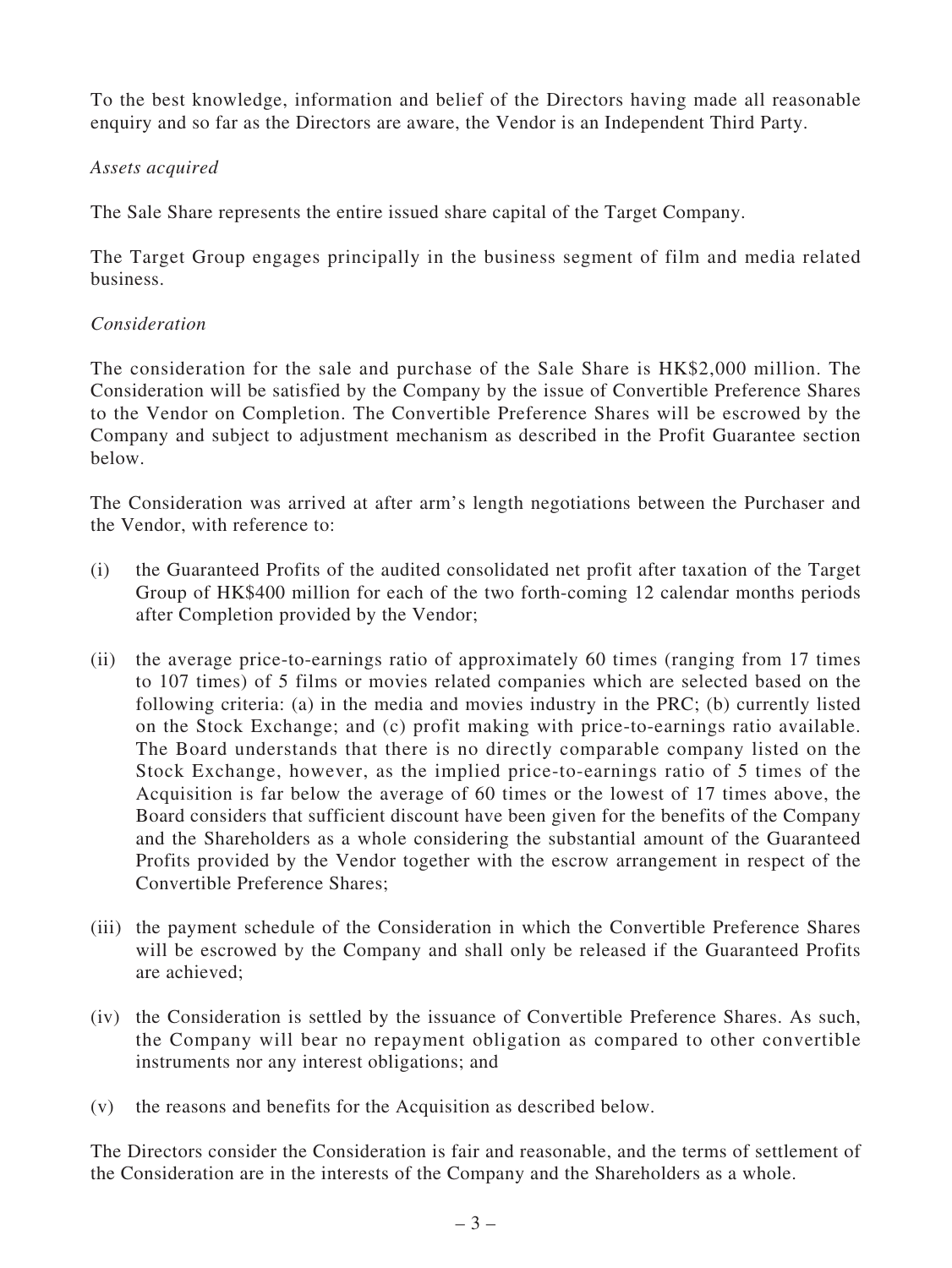## *Profit Guarantees*

Pursuant to the Sale and Purchase Agreement, the Vendor guaranteed and warranted to the Purchaser that the audited consolidated net profit after taxation of the Target Group for each of the two forth-coming 12 calendar months periods after Completion, namely, as to the first 12 calendar months periods from the first calendar month to the twelfth calendar month after Completion, and as to the second 12 calendar months periods from the thirteenth calendar month to the twenty-fourth calendar month after Completion (the "**Two Relevant Periods**"), shall not be less than HK\$400 million (the "**Guaranteed Profits**").

In the event the Guaranteed Profits are not achieved in any of the Two Relevant Periods, the Purchaser shall be entitled to deduct a compensation sum of HK\$X from the Convertible Preference Shares in the corresponding period of the **Two Relevant Periods** based on the following formula:

 $HK$X = (HK$400 million - actual consolidated net profit after taxation of the$ Target Group achieved) x 2.5 times

The multiple 2.5 times represents the price-to-earnings multiple derived by reference to the value of Consideration over the total aggregate Guaranteed Profits for the Two Relevant Periods.

The maximum compensation sum for each of the Two Relevant Periods is capped at 50% of the Consideration. In each of the Two Relevant Periods, 50% of the Convertible Preference Shares shall be held under escrow ("**Corresponding Convertible Preference Shares under Escrow**") to pledge against the Guaranteed Profit. If the audited consolidated net profit after tax for the relevant period falls short of the Guaranteed Profits, the Company shall have the full discretion to deduct such compensation sum from the Corresponding Convertible Preference Shares under Escrow and to dispose of such deducted Corresponding Convertible Preference Shares under Escrow and shall be fully entitled to the proceeds received for its general working capital purposes. Subject to any compensation sum to be deducted from it in any of the Two Relevant Periods, any remaining Corresponding Convertible Preference Shares under Escrow shall be released by the Company to the Vendor within three business days after the corresponding audited report of that relevant period has been presented to the Purchaser.

The Guaranteed Profits shall be calculated in accordance with the prevailing Hong Kong Financial Reporting Standards from time to time. Pursuant to the Sale and Purchase Agreement, the audited report for each of the Two Relevant Periods shall be completed and presented to the Purchaser within three (3) months after the period end of each of the Two Relevant Periods.

Further announcement will be made by the Company in the event that the Guaranteed Profits cannot be fulfilled. There is no profit adjustment mechanism to the Consideration in case the actual audited consolidated net profit for the relevant period exceeds the Guaranteed Profits.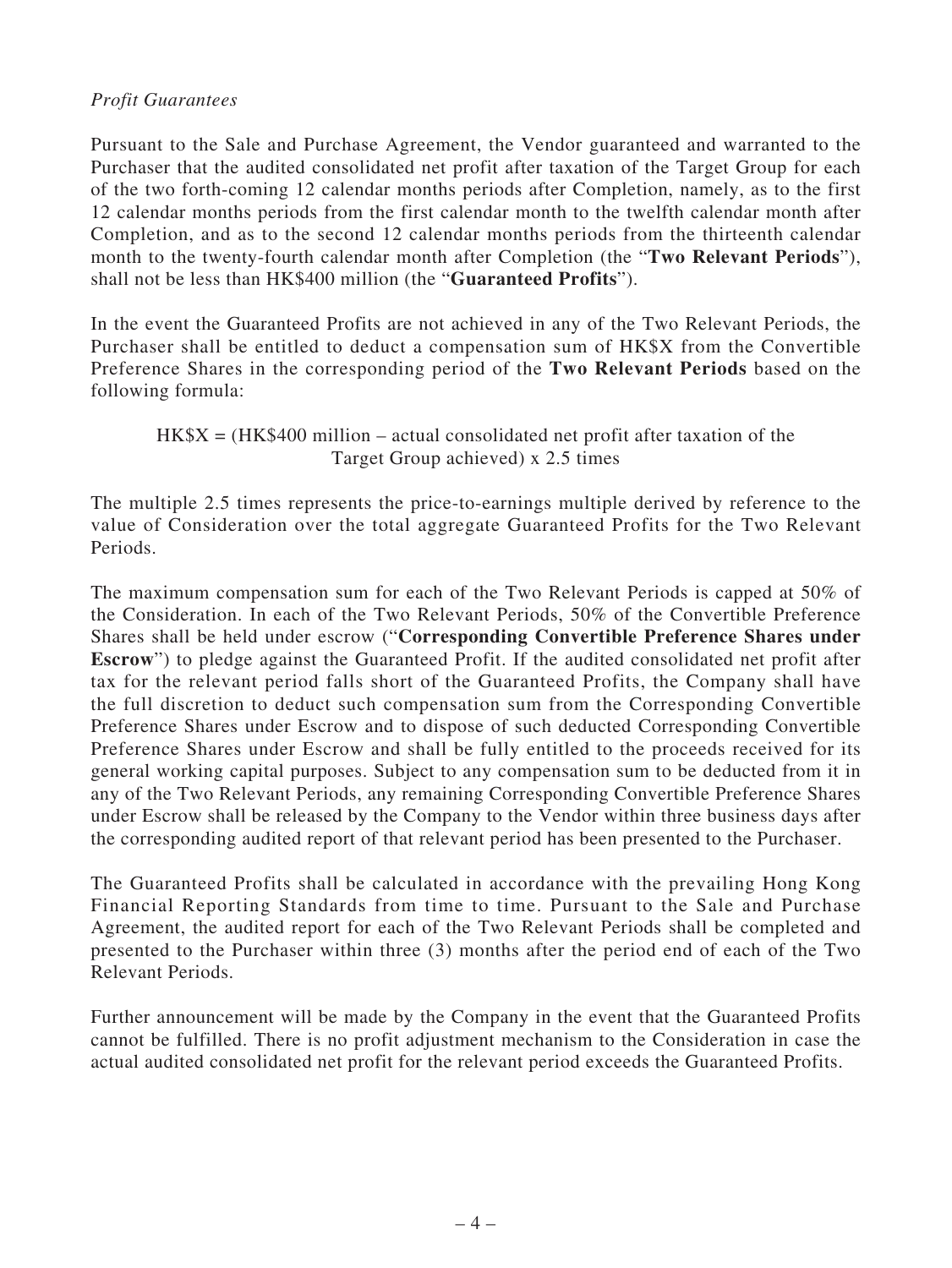## *Conditions precedent*

Completion of the sale and purchase of the Sale Share is conditional upon, among other things, the satisfaction (or, if applicable, the waiver) of certain conditions precedent. Such conditions precedent include the following:

- (a) the approval of the Shareholders at the EGM of the increase in authorized share capital of the Company, the Sale and Purchase Agreement, the issue of the Convertible Preference Shares and transactions contemplated thereunder;
- (b) the Purchaser being satisfied with the results of the due diligence review to be conducted under the Sale and Purchase Agreement;
- (c) the Listing Committee of the Stock Exchange granting the listing of and permission to deal in the Conversion Shares;
- (d) no material adverse change having occurred to the business, assets, financial position and performance of the Target Group and the Company;
- (e) the warranties on the Target Group given by the Vendor being true and accurate in all material respects when made, and being true and accurate in all material respects on and as of the date of completion of the Acquisition;
- (f) (if necessary) all other authorisations, approvals, consents, waivers and permits which are necessary or relevant to give effect to the transactions contemplated hereunder having been granted, received or obtained and not revoked; and
- (g) the Target Group shall demonstrate to the satisfactory of the Purchaser that any of the film related business, including but not limited to film importation, distribution, production, and the development and operation of film studio complex together with its ancillary services and properties – the Hollywood Cultural Creativity Film & TV Studio Complex, has been kicked off with a minimum of profit before taxation of RMB1,000,000 being record in the accounts of the Target Group.

The above conditions precedent are required to be fulfilled or waived on or before the Long Stop Date unless being extended by both parties. The above conditions precedent (a) and (c) cannot be waived. The Company is entitled to exercise its discretion to waive the fulfillment of the above conditions precedent  $(b)$ ,  $(d)$ ,  $(e)$ ,  $(f)$  and  $(g)$ , and as at the date of this announcement, the Company has no intention to waive any of such conditions.

In the event that such conditions could not be fully satisfied, the waiver of any of such conditions is to be determined by the Board after consideration of the interests of the Company and the Shareholders as a whole.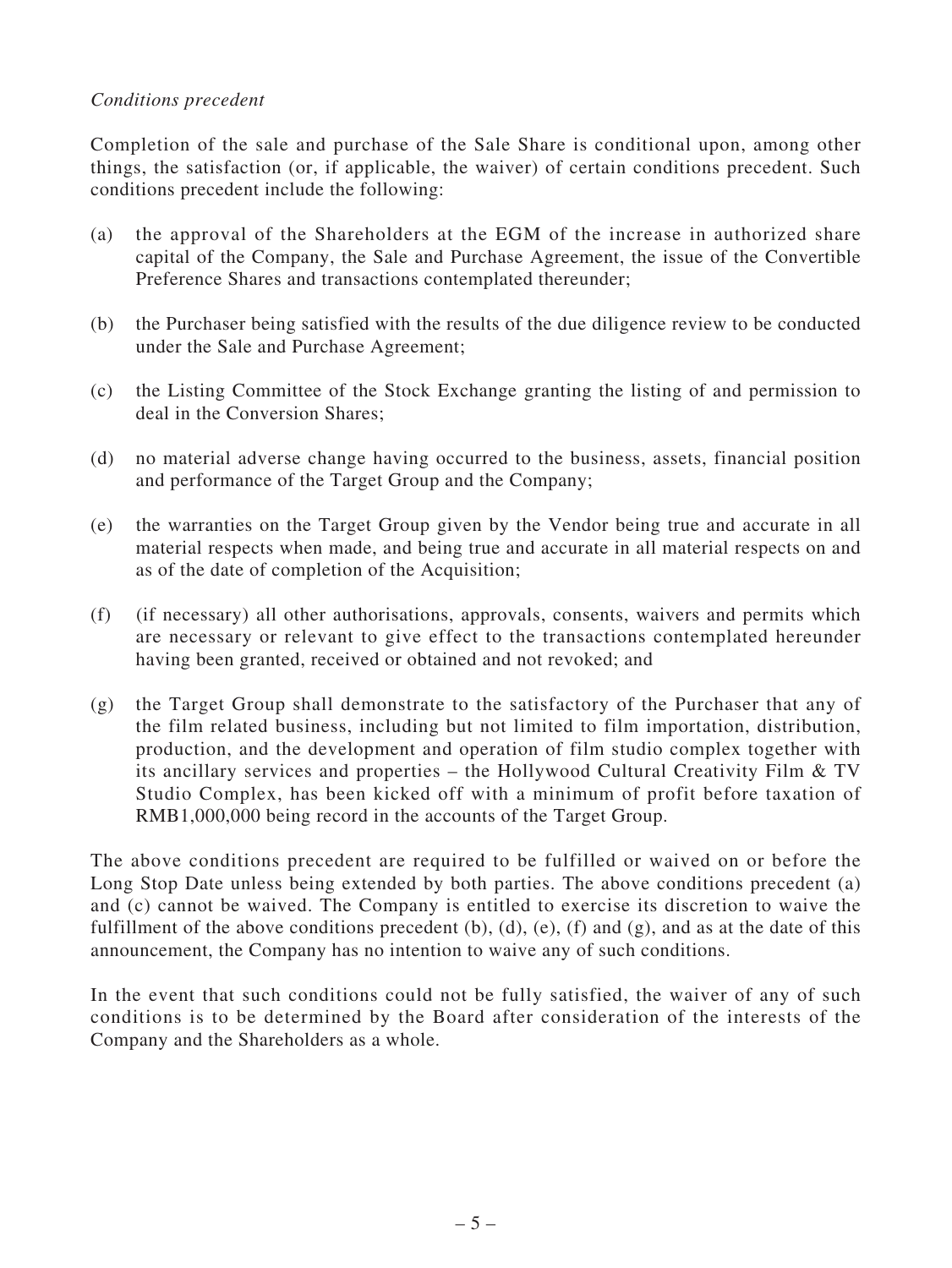## *Completion*

Completion of the Acquisition is scheduled to take place on the fifth business day when all the conditions precedent to which completion is subject have been fulfilled or, if applicable, waived.

## **The Convertible Preference Shares**

The principal terms of the Convertible Preference Shares are as follows:

| Issuer:                                     | The Company                                                                                                                                                                                                                                                                                                                                                                                  |  |  |
|---------------------------------------------|----------------------------------------------------------------------------------------------------------------------------------------------------------------------------------------------------------------------------------------------------------------------------------------------------------------------------------------------------------------------------------------------|--|--|
| Number of Convertible<br>Preference Shares: | 2,500,000,000                                                                                                                                                                                                                                                                                                                                                                                |  |  |
| Notional Value:                             | The issue price of each Convertible Preference Share is HK\$0.80                                                                                                                                                                                                                                                                                                                             |  |  |
| Conversion price:                           | Initially, Convertible Preference Shares of an amount equivalent<br>to HK\$0.80 shall be convertible into one Share.                                                                                                                                                                                                                                                                         |  |  |
|                                             | The conversion price will be subject to adjustments for subdivision<br>or consolidation of Shares.                                                                                                                                                                                                                                                                                           |  |  |
| Dividend:                                   | Convertible Preference share(s) shall not carry any right to any<br>dividend                                                                                                                                                                                                                                                                                                                 |  |  |
| Conversion rights:                          | Convertible Preference Shares are convertible at the option of the<br>holder at any time after any adjustment was duly made under the<br>section headed "Profit Guarantees" above.                                                                                                                                                                                                           |  |  |
|                                             | No conversion shall take place if:                                                                                                                                                                                                                                                                                                                                                           |  |  |
|                                             | 1.<br>to do so would result in the Conversion price being issued at<br>a price below their par value as at the applicable conversion<br>date; or                                                                                                                                                                                                                                             |  |  |
|                                             | to the extent that following such exercise, the relevant holder<br>2.<br>of Convertible Preference Share and parties acting in concert<br>with it, taken together, will directly or indirectly, control<br>or be interested in 30% or more of the entire issued share<br>capital of the Company or otherwise trigger a mandatory<br>offer obligation under Rule 26 of the Takeovers Code; or |  |  |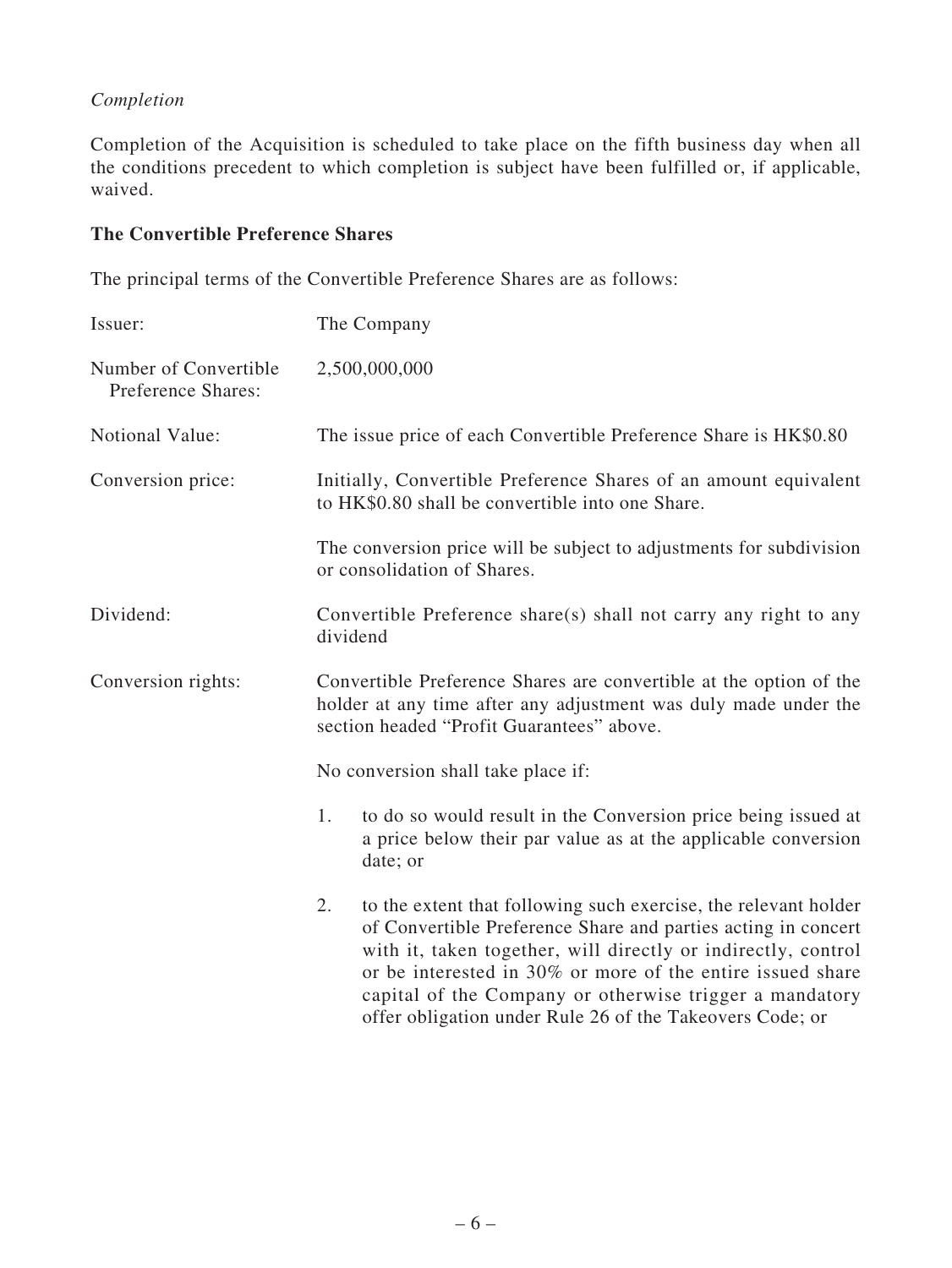|                  | 3.<br>immediately after such conversion, the public float of the<br>Shares falls below the minimum public float requirements<br>stipulated under the Listing Rules or as required by the Stock<br>Exchange; or                                                                                                                                                                                                                                                                                                     |
|------------------|--------------------------------------------------------------------------------------------------------------------------------------------------------------------------------------------------------------------------------------------------------------------------------------------------------------------------------------------------------------------------------------------------------------------------------------------------------------------------------------------------------------------|
|                  | the Directors are of the opinion that such conversion is or<br>4.<br>would result in the non-compliance of any of the terms and<br>conditions of the Convertible Preference Shares.                                                                                                                                                                                                                                                                                                                                |
|                  | Accordingly, the Company has the right not to issue any<br>Conversion Shares to such holder(s) of Convertible Preference<br>Shares exercising the conversion rights in the above circumstances.<br>The Company has no right to redeem the Convertible Preference<br>Shares under the above circumstances.                                                                                                                                                                                                          |
| Redemption:      | Neither the Company nor any holder of the Convertible Preference<br>Shares shall have any right to redeem the Convertible Preference<br>Shares, other than for the purpose of conversion of the Convertible<br>Preference Shares pursuant to the terms of the Convertible<br>Preference Shares.                                                                                                                                                                                                                    |
| Ranking:         | The Convertible Preference Shares rank, in priority to the Shares as<br>to return of capital.                                                                                                                                                                                                                                                                                                                                                                                                                      |
| Voting rights:   | Holders of the Convertible Preference Shares (in their capacity<br>as such) will not be permitted to attend or vote at meetings of<br>the Company, unless a resolution is proposed to vary the rights<br>of holders of the Convertible Preference Shares or a resolution is<br>proposed for the winding up of the Company.                                                                                                                                                                                         |
| Listing:         | No application will be made for the listing of the Convertible<br>Preference Shares on the Stock Exchange or any other stock<br>exchange.                                                                                                                                                                                                                                                                                                                                                                          |
| Transferability: | The Convertible Preference Shares are freely transferable,<br>provided that if any Convertible Preference Share(s) is/are<br>intended to be transferable to a connected person (as defined in<br>the Listing Rules) of the Company (other than the associates (as<br>defined in the Listing Rules) of the holder of the transferring<br>Convertible Preference Shares), such transfer shall comply with<br>the requirements under the Listing Rules and/or requirements<br>imposed by the Stock Exchange (if any). |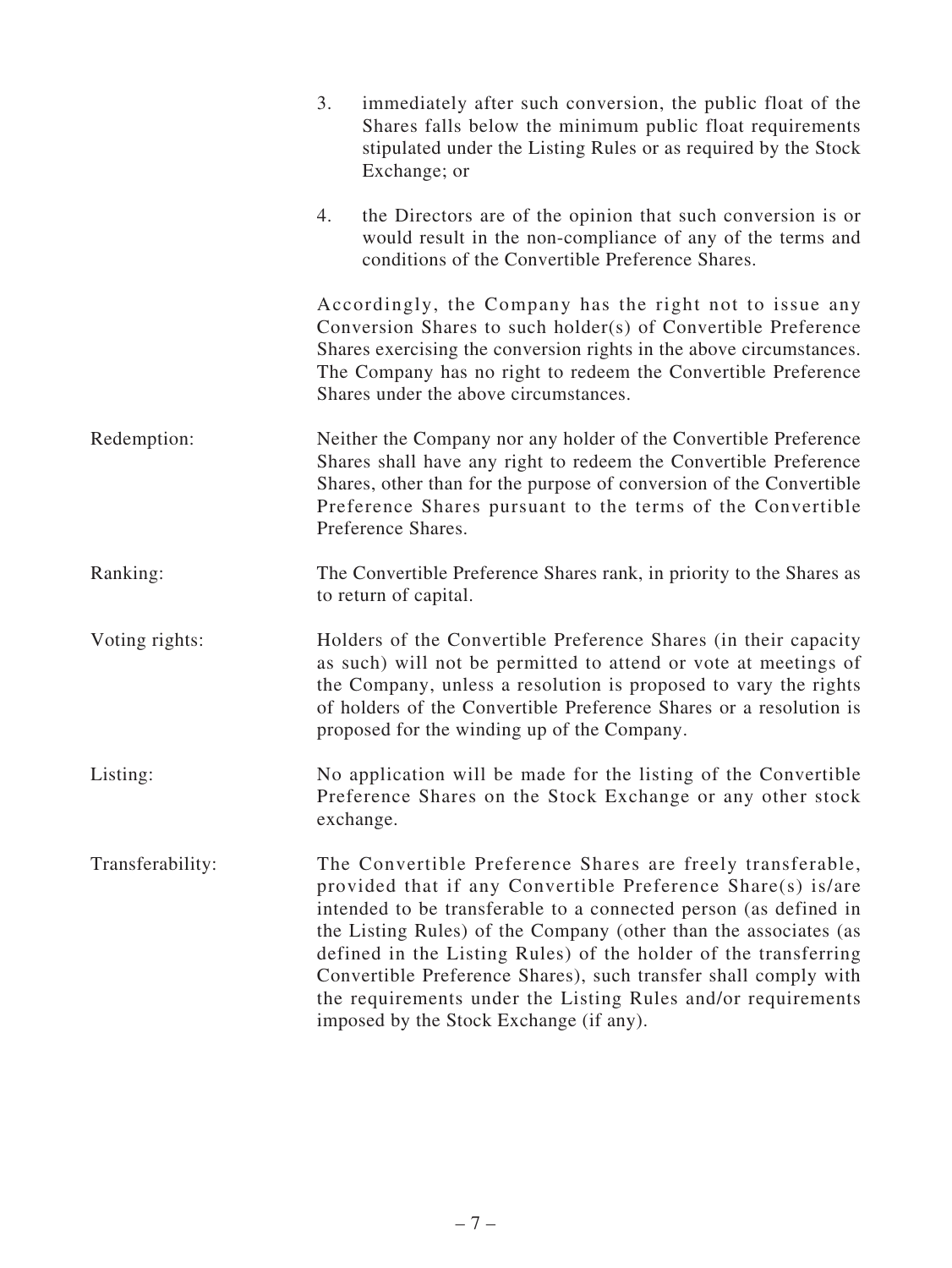The conversion price of HK\$0.8 per Convertible Preference Share has been arrived at after arm's length negotiations between the Company, the Purchaser and the Vendor, with reference to, among other things, the recent trend of the Share price performance and the prevailing market price of the Shares.

The conversion price of HK\$0.80 per Convertible Preference Shares represents:

- (i) a premium of approximately 9.59% to the closing price of HK\$0.73 per Share as quoted on the Stock Exchange on the Last Trading Day; and
- (ii) a discount of approximately 22.78% to the average of the closing prices of approximately HK\$1.036 per Share for the 5 consecutive trading days immediately prior to the Last Trading Day.

The maximum of 2,500,000,000 Conversion Shares to be issued upon full conversion of the Convertible Preference Shares represent approximately:

- (a) 47.37% of the existing issued share capital of the Company; and
- (b) 32.14% of the issued share capital of the Company as enlarged by the issue of the Conversion Shares upon full conversion of the Convertible Preference Shares.

The Conversion Shares shall rank pari passu in all respects with the Shares then in issue on the date of allotment and issue thereof. The Company will seek a specific mandate from the Shareholders at the EGM for the allotment and issue of the Conversion Shares.

Application will be made to the Listing Committee of the Stock Exchange for the listing of, and permission to deal in, the Conversion Shares.

## **INFORMATION OF THE GROUP**

The Company is an investment holding company and it also provides corporate management services. Its subsidiaries are principally engaged in the provision of advertising business and building construction related works.

## **INFORMATION OF THE TARGET GROUP**

The Target Company is engaged in media and film related business, including but not limited to film importation, distribution, production, and in the development and operation of film studio complex together with its ancillary services and properties – the Hollywood Cultural Creativity Film & TV Studio Complex (the "Hollywood Complex").

Pursuant to a cooperation agreement between CNCAC and the Target Company, CNCAC, which is responsible for matters in relation to qualification and license for film importation and distribution in the PRC, has agreed to exclusively cooperate with the Target Company on the film importation and distribution business in the PRC.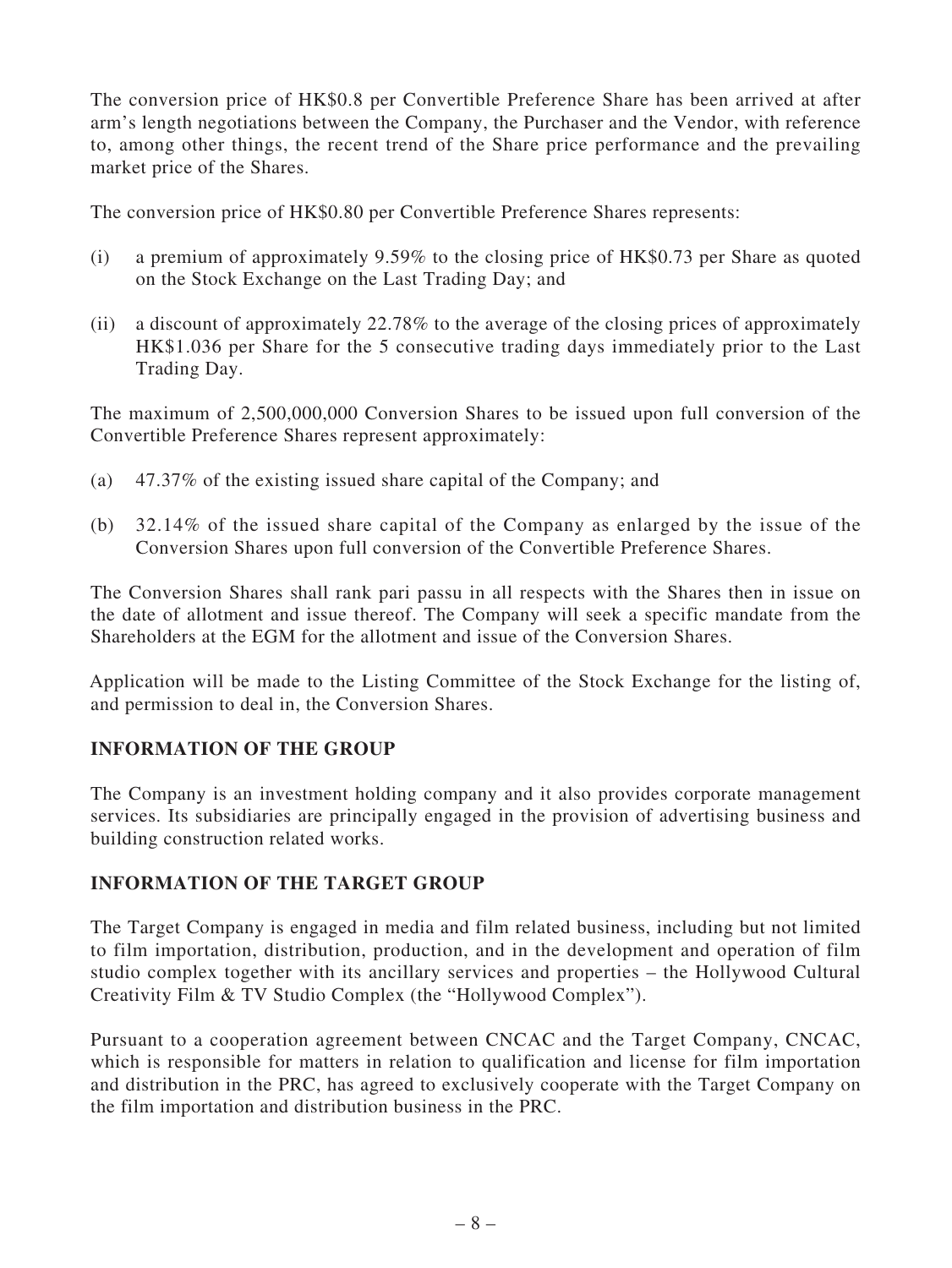Pursuant to a cooperation agreement regarding the Hollywood Complex (the "Studio Complex Agreement") between the Target Company and Beijing North Enterprise Group (北京北方企 業集團公司; hereinafter referred to as "BNEG"), BNEG, being holder of the land-use rights of a plot of land located at Liucun Town, Changping District, Beijing (the "Plot of Land"), with a gross area of approximately 126.78 hectares, has agreed to exclusively cooperate with the Target Company on the development and operation of the Hollywood Complex. Pursuant to the Studio Complex Agreement, BNEG will utilize the Plot of Land for development of the Hollywood Complex, dealing with all matters in relation to the compliance with requirements of local authorities including Beijing Municipal Government, while the Target Company shall assist in the works of BNEG and providing consulting services to the development and operation of the Hollywood Complex, including the introduction of Hollywood and/or world-class design companies for the design and development of the Hollywood Complex, the introduction of Hollywood and/or world-class operators to the project, the organisation and coordination of top-tier professional firms for the construction and development of the Hollywood Complex, the coordination and supervision of the works and progress of the project, and the introduction of investors to the project. Accordingly, the Target Company is entitled to an annual consultancy fee of RMB20 million and a 70% profit sharing in the project.

#### **Financial information on the Target Company**

The consolidated net liabilities of the Target Group as at 31 December 2013 was approximately HK\$68,000.

The consolidated net loss before and after taxation and extraordinary items of the Target Group for the period from 8 Jan 2013 (date of incorporation) to 31 December 2013 are set out below:

> **Year ended 31 December 2013**

| Net losses before taxation and extraordinary items | Approx. HK\$69,000 |
|----------------------------------------------------|--------------------|
| Net losses after taxation and extraordinary items  | Approx. HK\$69,000 |

The Target Company will become a wholly-owned subsidiary of the Company and the financial information of the Target Group will be consolidated into the accounts of the Group upon Completion.

## **REASONS FOR THE ACQUISITION**

Further to the Group's recent efforts in diversifying into the new cultural and entertainment business, the Group has successfully secured a partnership agreement with the Target Company as announced by the Company on 27 March 2014, pursuant to which the Group shall raise all necessary fund for the business under such partnership agreement and be responsible for all the operation thereunder while only share 50% of the profits for the coming 10 years. Given due consideration of the strategic position of the Group in such cooperation arrangement, the Directors promptly negotiated with the Vendor to acquire the Target Company directly.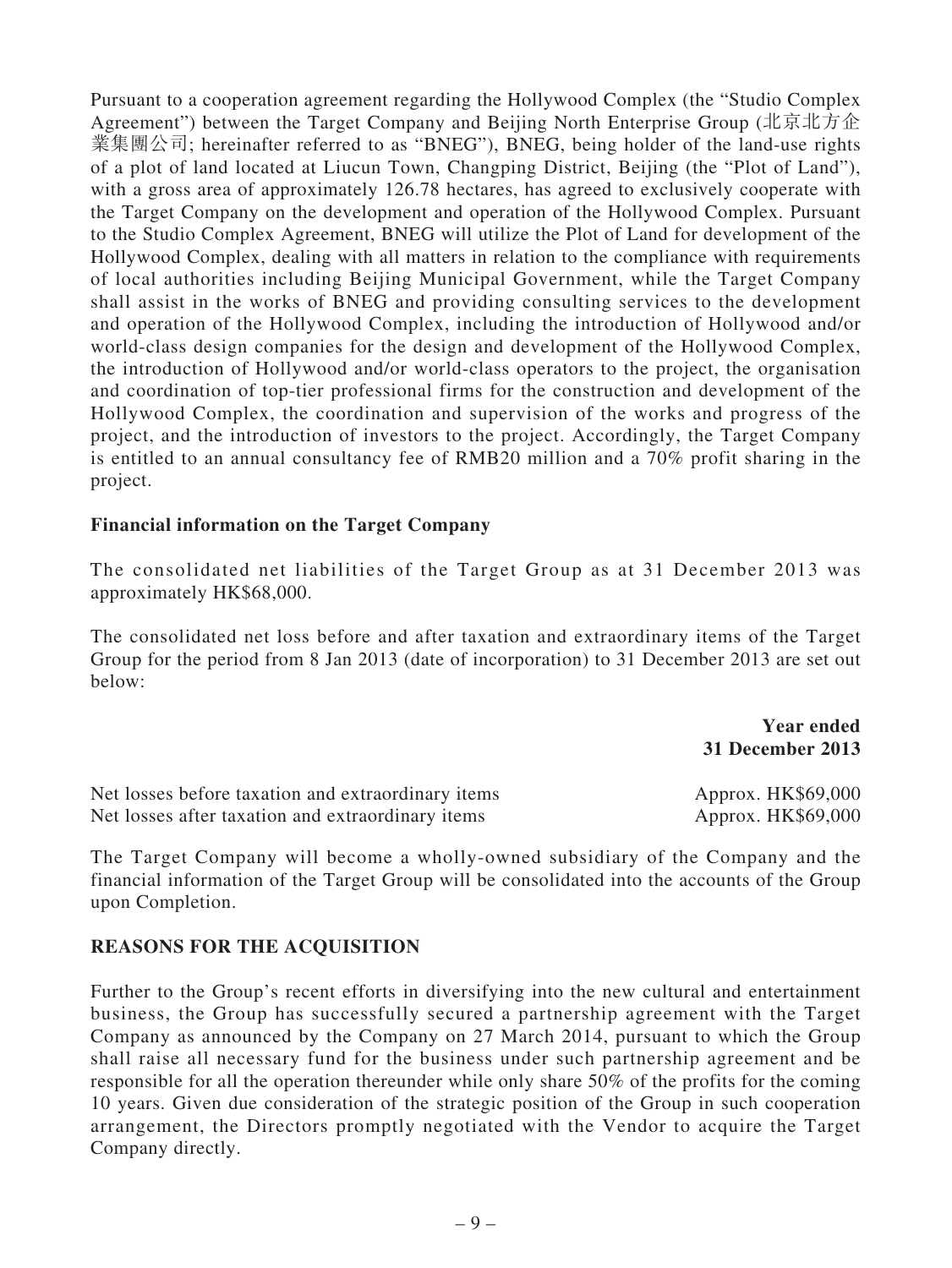The diversification into the film importation, distribution, production and related business and media industry, and into the development, operation and consultancy services in respect of the Hollywood Complex, through the Acquisition is expected to bring positive contributions to the Group in the long run.

The Group is expected to benefit from the Acquisition for the following principal reasons:

- (a) the Acquisition will allow the Company to tap into the film, media and related market in the PRC, in particular, the film and TV content importation, distribution, production business, and the film studio complex business, which has a high entry barrier; and
- (b) the Vendor have guaranteed the Guaranteed Profits and would be able to bring positive contribution to the Group if successfully materialised.

The Directors are of the view that the Acquisition represents a good opportunity for the Group to tap into the promising media related market in the PRC.

Given the Profit Guarantees for the Two Relevant Periods and the escrow arrangement, the Directors (including independent non-executive Directors) consider the terms of the Sale and Purchase Agreement to be fair and reasonable and in the interest of the Company and the Shareholders as a whole.

## **SHAREHOLDING STRUCTURE OF THE COMPANY**

The following chart sets out the shareholding structure of the Company, (i) as at the date of this announcement and (ii) after the issue of the Conversion Shares.

|                            | As at the date hereof |      | <b>Immediately after</b><br>completion of the<br><b>Acquisition and assuming</b><br>full conversion of the<br><b>Convertible Preference</b><br><b>Shares at the initial</b><br><b>Conversion Price (note 1)</b> |       | <b>Immediately after</b><br>completion of the<br><b>Acquisition and assuming</b><br>full conversion of the<br><b>Convertible Preference</b><br><b>Shares at the initial</b><br><b>Conversion Price but</b><br>subject to the conversion<br>restriction |        |
|----------------------------|-----------------------|------|-----------------------------------------------------------------------------------------------------------------------------------------------------------------------------------------------------------------|-------|--------------------------------------------------------------------------------------------------------------------------------------------------------------------------------------------------------------------------------------------------------|--------|
|                            |                       |      |                                                                                                                                                                                                                 |       |                                                                                                                                                                                                                                                        |        |
|                            | No. of Shares         | $\%$ | No. of Shares                                                                                                                                                                                                   | $\%$  | No. of Shares                                                                                                                                                                                                                                          | $\%$   |
| Vendor                     |                       |      | 2,500,000,000                                                                                                                                                                                                   | 32.14 | 2,262,012,857                                                                                                                                                                                                                                          | 29.99% |
| <b>Public Shareholders</b> | 5,278,030,000         | 100% | 5,278,030,000                                                                                                                                                                                                   | 67.86 | 5,278,030,000                                                                                                                                                                                                                                          | 70.01% |
| Total                      | 5,278,030,000         | 100% | 7,778,030,000                                                                                                                                                                                                   | 100%  | 7,540,042,857                                                                                                                                                                                                                                          | 100%   |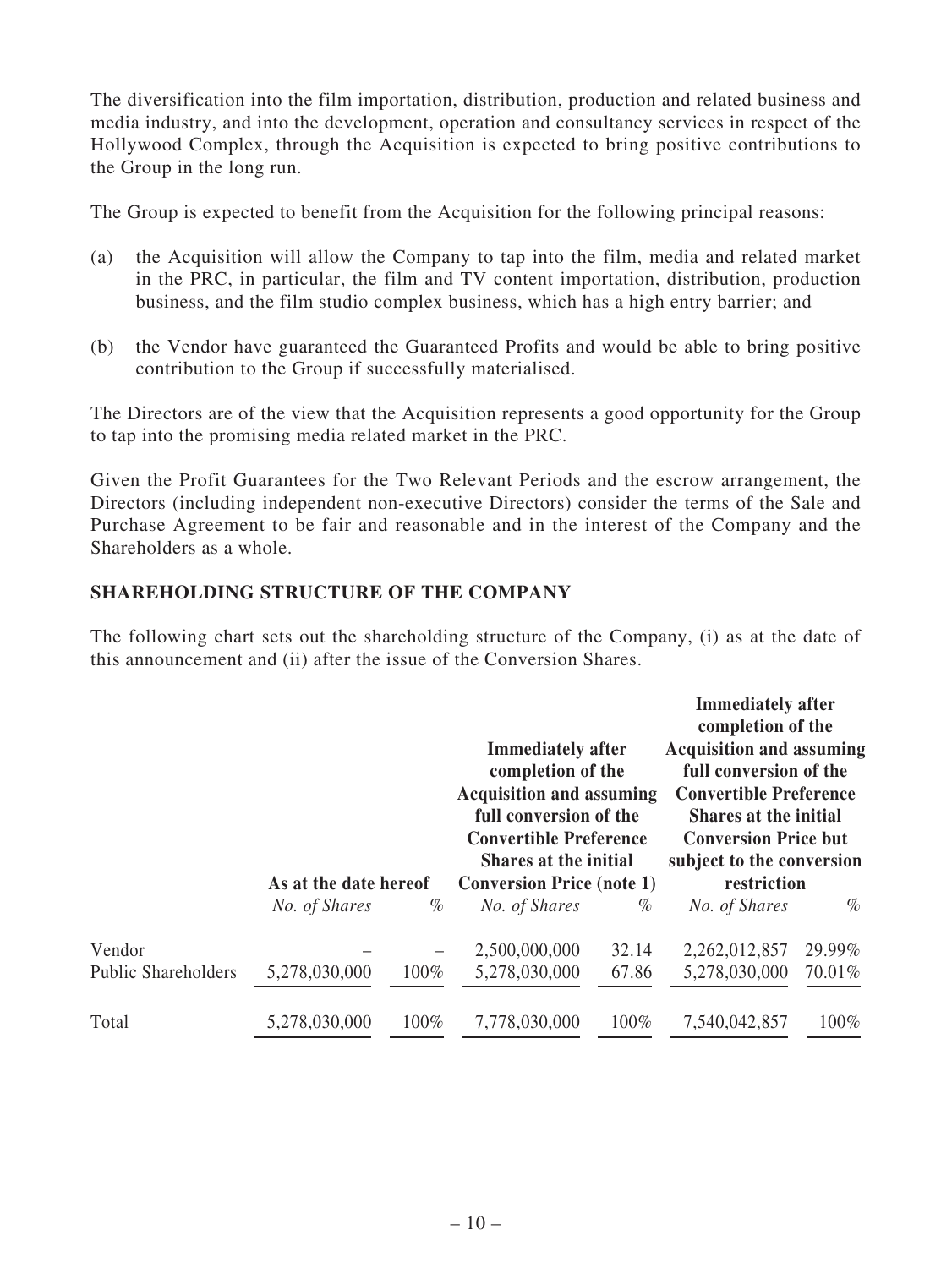#### *Notes:*

1. This column is hypothetical and for illustrative purpose only as the conversion of the Convertible Preference Shares is subject to the conversion restrictions set out under section "Convertible Preference Shares" above.

## **INCREASE IN AUTHORIZED SHARE CAPITAL OF THE COMPANY**

As at the Latest Practicable Date, the authorized and issued share capital of the Company are HK\$100,000,000, divided into 10,000,000,000 Shares, and HK\$52,780,300, divided into 5,278,030,000 Shares, respectively. In order to facilitate the issue of the Conversion Shares which may be allotted and issued upon exercise of the conversion rights attaching to the Convertible Preference Shares, the Board proposed to increase its authorized share capital from HK\$100,000,000 to HK\$400,000,000 by the creation of additional 30,000,000,000 Shares.

## **IMPLICATIONS OF THE ACQUISITION UNDER THE LISTING RULES**

As one or more of the applicable percentage ratios under Rule 14.07 of the Listing Rules in respect of the Acquisition exceeds 25% but below 100%, the Acquisition constitutes a major transaction of the Company under Chapter 14 of the Listing Rules, and is therefore subject to the reporting, announcement and Shareholders' approval requirements.

A circular containing, among other matters, further details of the Acquisition and all matters contemplated thereunder and the notice of the EGM are expected to be despatched to the Shareholders on or before 30 April 2014.

## **RESUMPTION OF TRADING IN THE SHARES**

At the request of the Company, trading in the Shares on the Stock Exchange has been halted with effect from 1:00 p.m. on Monday, 24 March 2014 pending the publication of inside information of the Company under Part XIVA of the SFO. Application has been made by the Company for the resumption of trading in the Shares on the Stock Exchange with effect from 9:00 a.m. on 8 April 2014.

**As Completion is subject to the fulfilment of certain conditions precedent, the issue of this announcement should not be regarded in any way as implying that the Acquisition will be completed. Therefore, the Shareholders and investors in general should exercise caution when dealing in the Shares.**

## **DEFINITIONS**

In this announcement, unless the context otherwise requires, the following expressions shall have the following respective meanings:

| "Acquisition" | the acquisition of the Sales Shares in accordance with the<br>Sale and Purchase Agreement |
|---------------|-------------------------------------------------------------------------------------------|
| " $BVI"$      | the British Virgin Islands                                                                |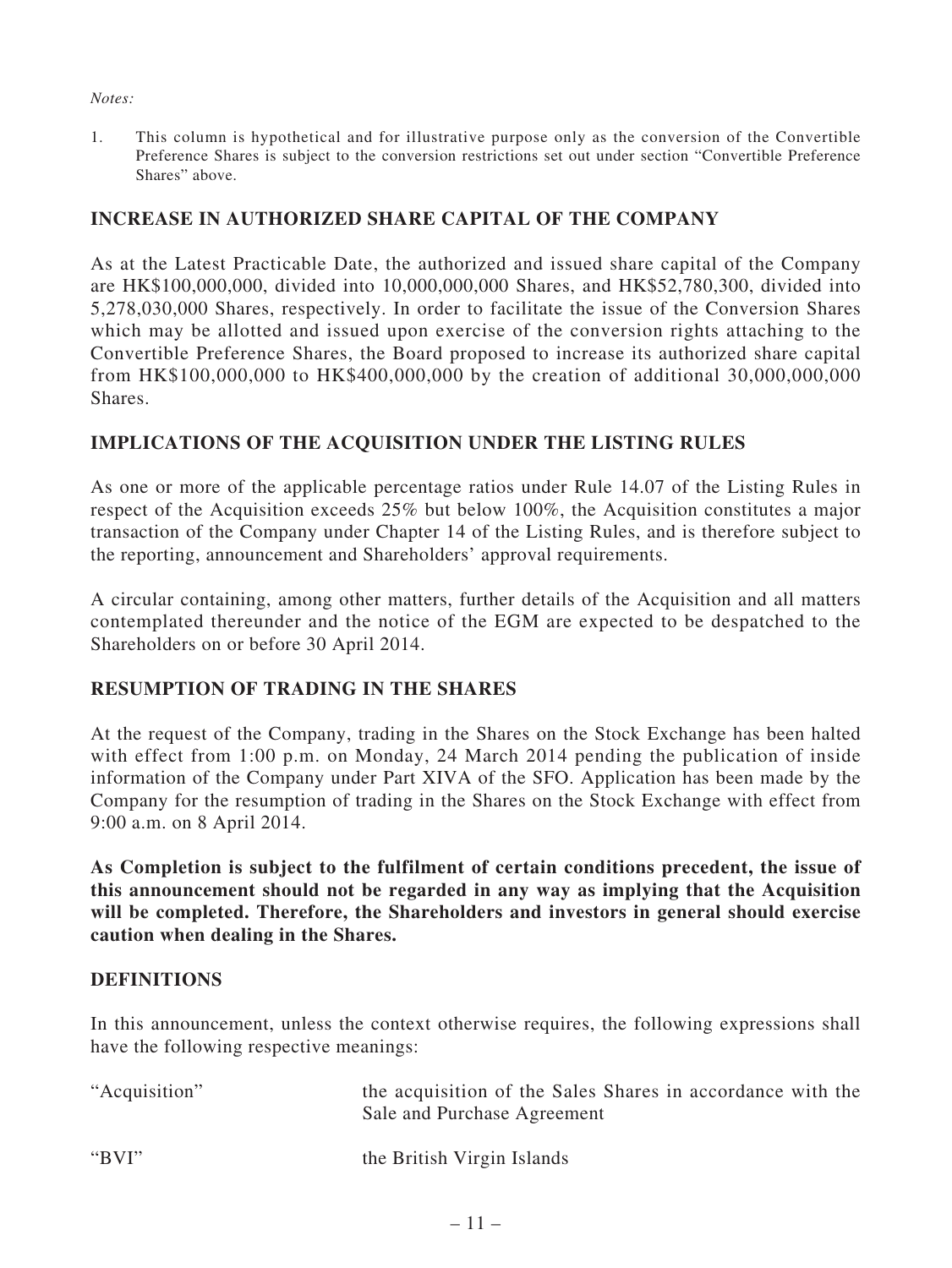| "CNCAC"                                   | 中國文化藝術有限公司 (China National Culture & Art<br>Company Limited*), a state-owned enterprise established<br>under the Ministry of Culture of the PRC                                                                                                                                                                       |
|-------------------------------------------|-----------------------------------------------------------------------------------------------------------------------------------------------------------------------------------------------------------------------------------------------------------------------------------------------------------------------|
| "Company"                                 | China Railsmedia Corporation Limited, a company<br>incorporated in the Cayman Islands with limited liability,<br>whose Shares are listed on the Stock Exchange                                                                                                                                                        |
| "Completion"                              | completion of the Sale and Purchase Agreement                                                                                                                                                                                                                                                                         |
| "Consideration"                           | the consideration of HK\$2,000,000,000 payable by the<br>Purchaser for the Sale Shares under the Sale and Purchase<br>Agreement                                                                                                                                                                                       |
| "Conversion Shares"                       | new Shares to be issued upon exercise of the conversion<br>rights attached to the Convertible Preference Shares                                                                                                                                                                                                       |
| "Convertible Preference"<br>Share $(s)$ " | 2,500,000,000 new convertible preference shares of<br>HK\$0.80 each to be issued by the Company at Completion<br>to the Vendor at the issue price of HK\$0.80 per Convertible<br>Preference Share, credited as fully paid, for the purpose of<br>settlement of part of the Consideration                              |
| "Directors"                               | directors of the Company                                                                                                                                                                                                                                                                                              |
| "EGM"                                     | the extraordinary general meeting of the Company to be<br>convened for the purpose of considering and, if thought<br>fit, approving, among other things, the Sale and Purchase<br>Agreement and the transactions contemplated thereunder                                                                              |
| "Group"                                   | the Company and its subsidiaries                                                                                                                                                                                                                                                                                      |
| "Hong Kong"                               | the Hong Kong Special Administrative Region of the PRC                                                                                                                                                                                                                                                                |
| "Independent Third Parties"               | a party and, if applicable, the ultimate beneficial owner of<br>the party who is not fallen into the definition of connected<br>persons of the Company under Chapter 14A of the Listing<br>Rules and independent of the connected persons of the<br>Company and their associates (as defined in the Listing<br>Rules) |
| "Last Trading Day"                        | 24 March, 2014 the last trading day prior to the release of<br>this announcement                                                                                                                                                                                                                                      |
| "Listing Rules"                           | the Rules Governing the Listing of Securities on The Stock<br>Exchange of Hong Kong Limited                                                                                                                                                                                                                           |